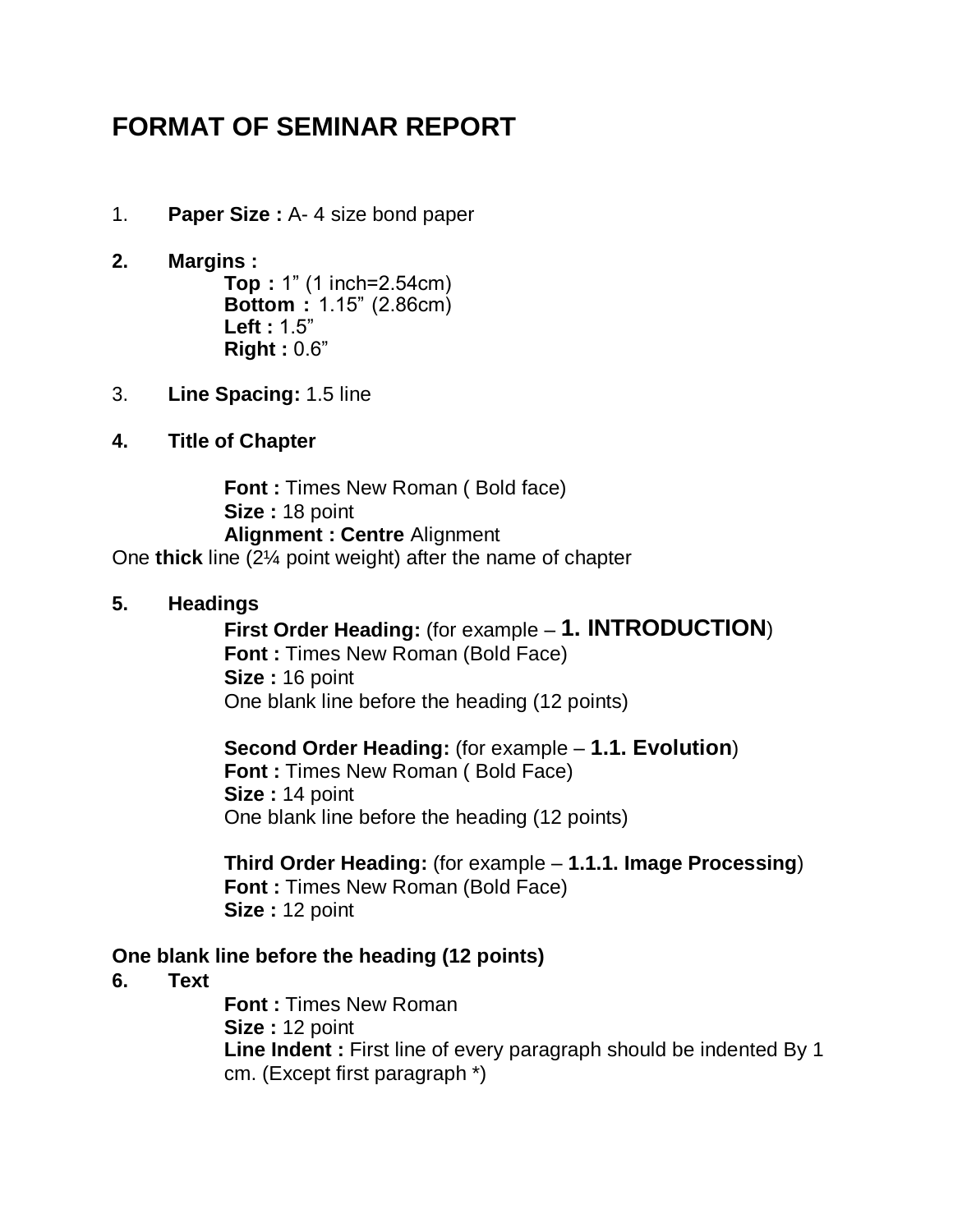#### \* **No indent should be applied to first line of first paragraph under any Heading / Sub-Heading**

**Alignment :** Justified (Full Text)

#### **7. Abstract**

**Heading (i.e. ABSTRACT) Font :** Times New Roman (**Bold Face**) **Size :** 12 point Two blank lines after the heading. (12 points) **Remaining Text Font :** Times New Roman ( *Italic Face* ) **Size :** 12 point **Alignment :** Justified (Full Text)

8. **Figures and Tables :** Centered Placed **Caption Font : Garamond** (**Bold**) **Size :** 10 point **Alignment :** Centered **Figure Caption must be below the figure and centered, Table caption must be above the table and centered.**

**9. Page Numbering (Centered) Till page, "FIGURE INDEX" : Roman (I, II, etc.) For Remaining Pages (i.e. from ABSTRACT -to- BIBLIOGRAPHY) : 1, 2, …… N**

#### **10. References / Bibliography**

**Line Spacing :** 1.5 Line **Font :** Times New Roman **Size :** 12 point **Publication details and/or URL must be in Italics. Format:** [Citation number] Author's Name, "Article Title", Journal, Publisher, Location, Year, Edition/Reprint, PP Page *No Start-End*.

[Citation number] Author's Name, "Article Title", Complete URL of Web Page.

[Citation number] Author's Name, "Title of the Book", Publication, Edition, Year of Printing.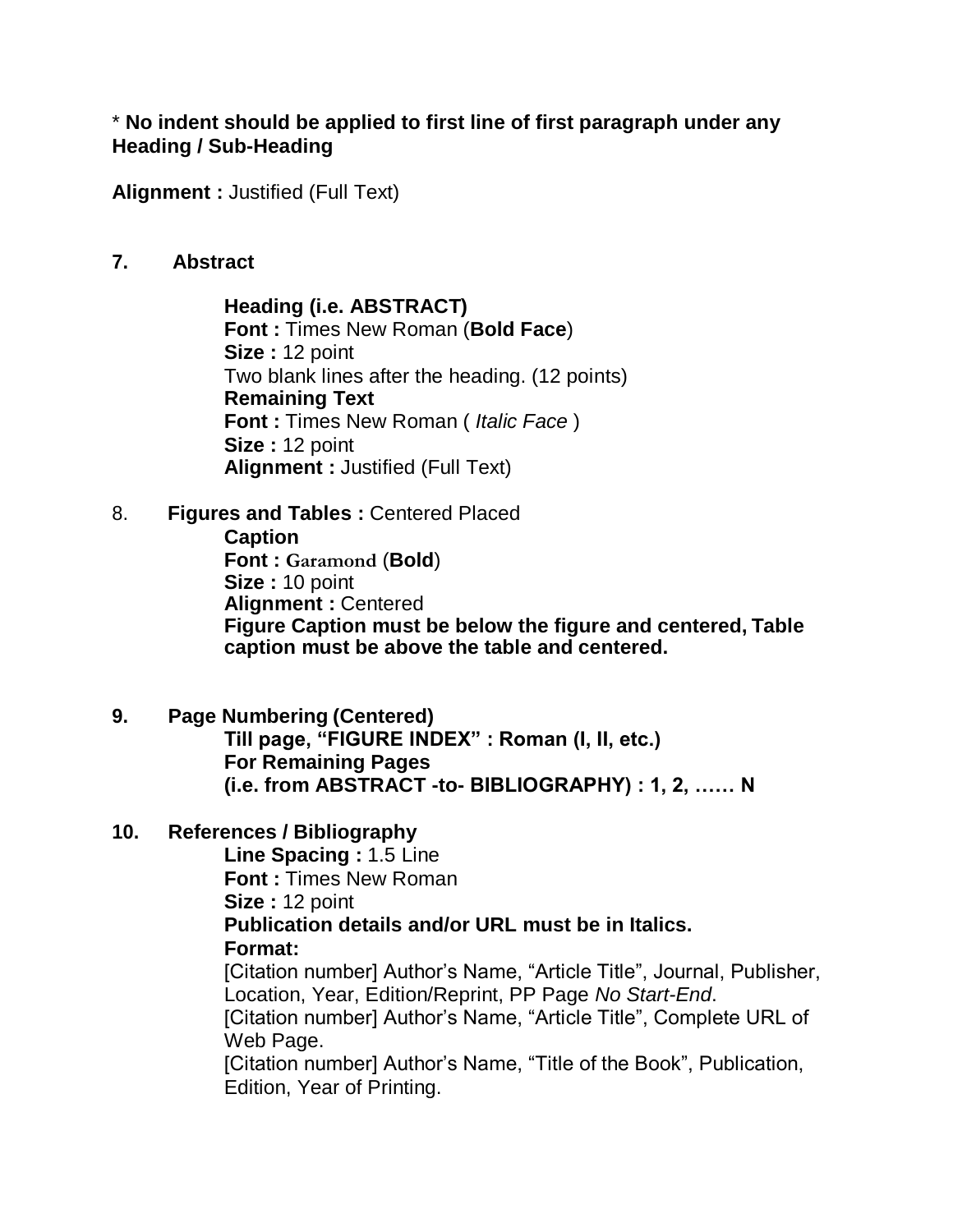# **11. Header:** Title- "Your Seminar Title",

Font -**-** Times New Roman**,** Size **-** 12 point Alignment - Right hand **No header should be applied to cover page, front page, index, abstract, bibliography.**

#### **12. Footer : Title-left hand- Seminar title Right hand-page no (only integer)**

Font **-** Times New Roman Size **-** 12 point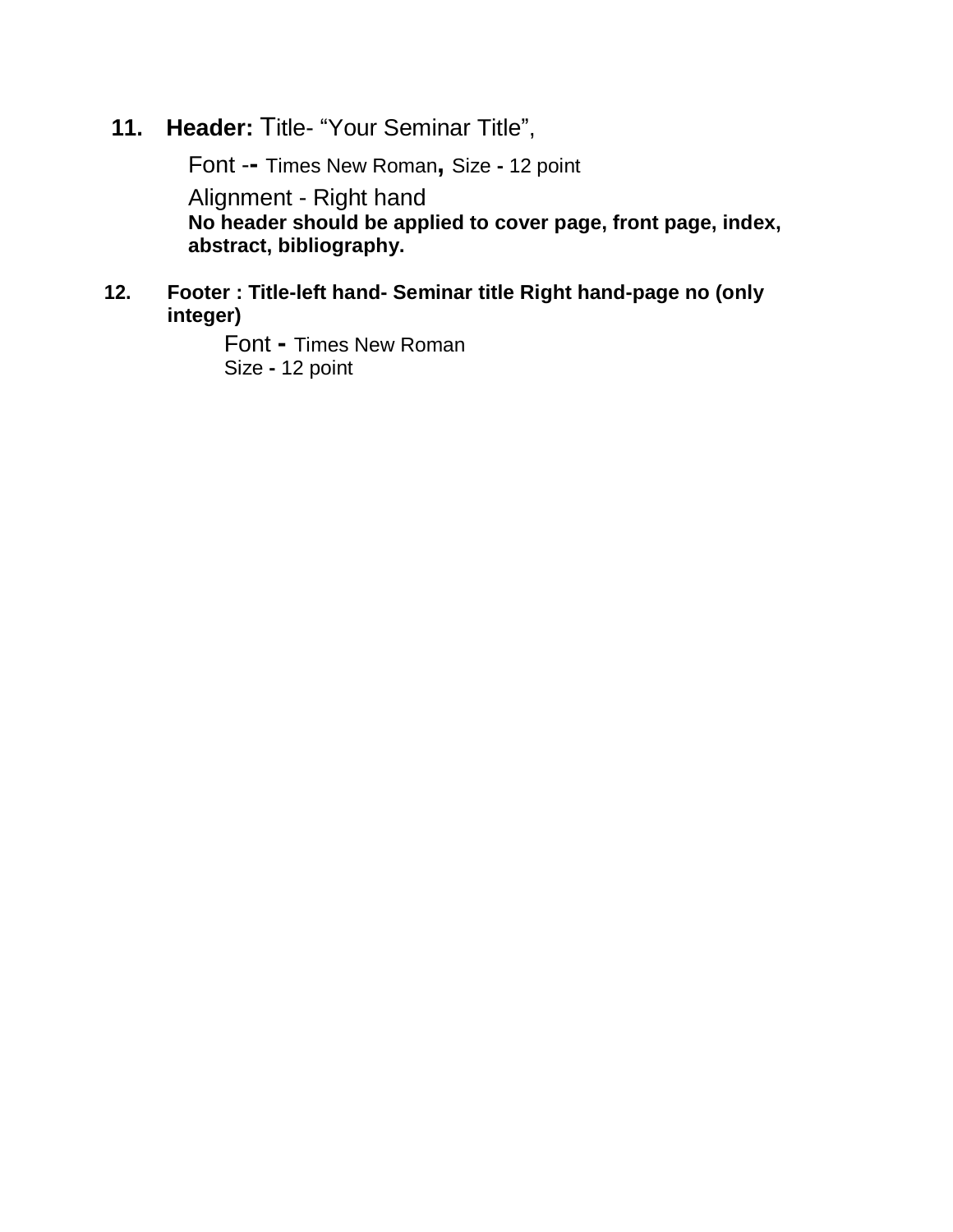# **A Seminar Report on SEMINAR TITLE (All Caps)**

**By Name of the student**



**DEPARTMENT OF MECHANICAL ENGINEERING** SIPNA COLLEGE OF ENGINEERING & TECHNOLOGY, AMRAVATI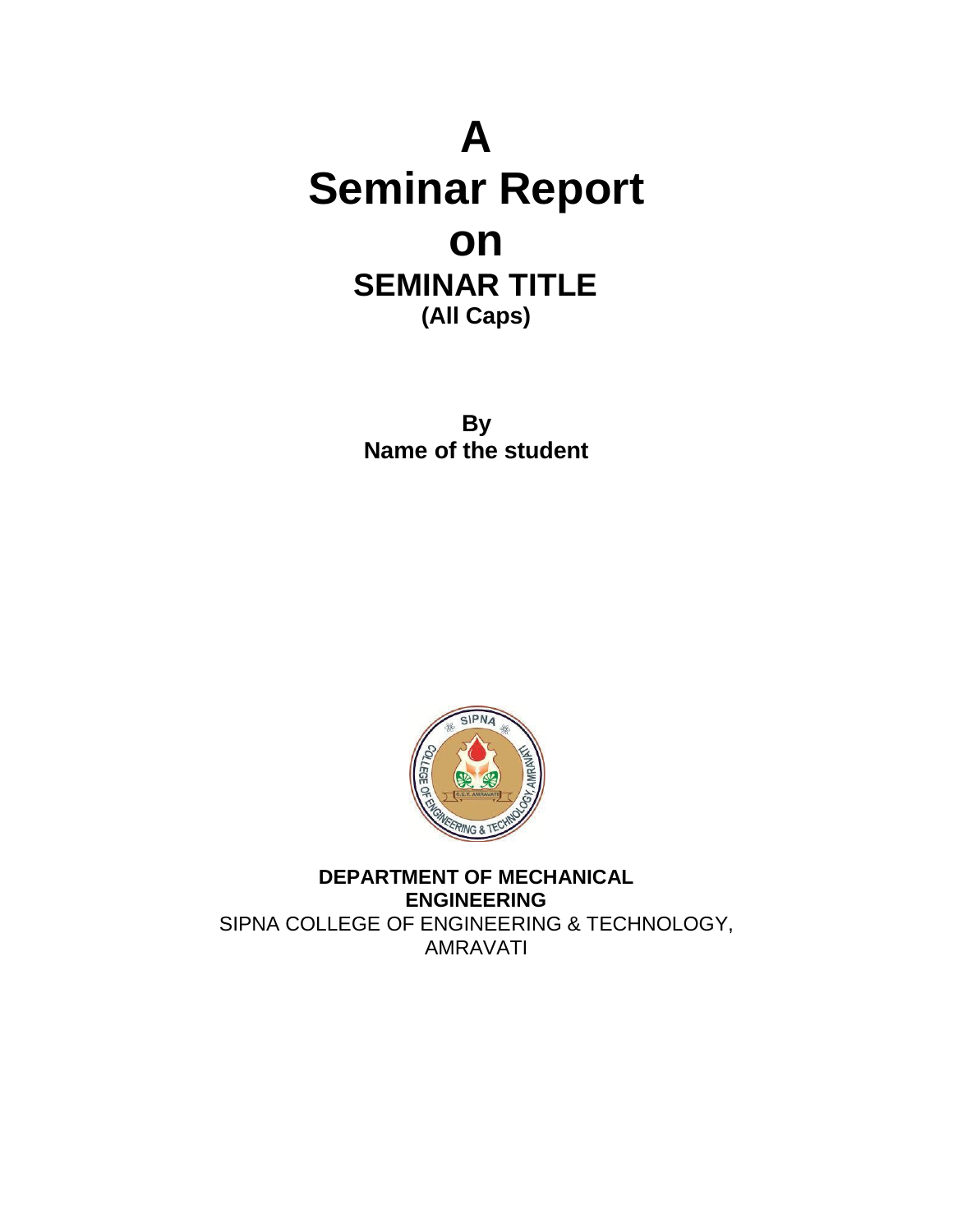# **A Seminar Report on SEMINAR TITLE**

**In partial fulfillment of requirements for the degree of** Bachelor of Engineering In Mechnical Engineering

> **SUBMITTED BY: Name of the student**

**Under the Guidance of** Prof. Name



**DEPARTMENT OF MECHANICAL ENGINEERING** SIPNA COLLEGE OF ENGINEERING & TECHNOLOGY, AMRAVATI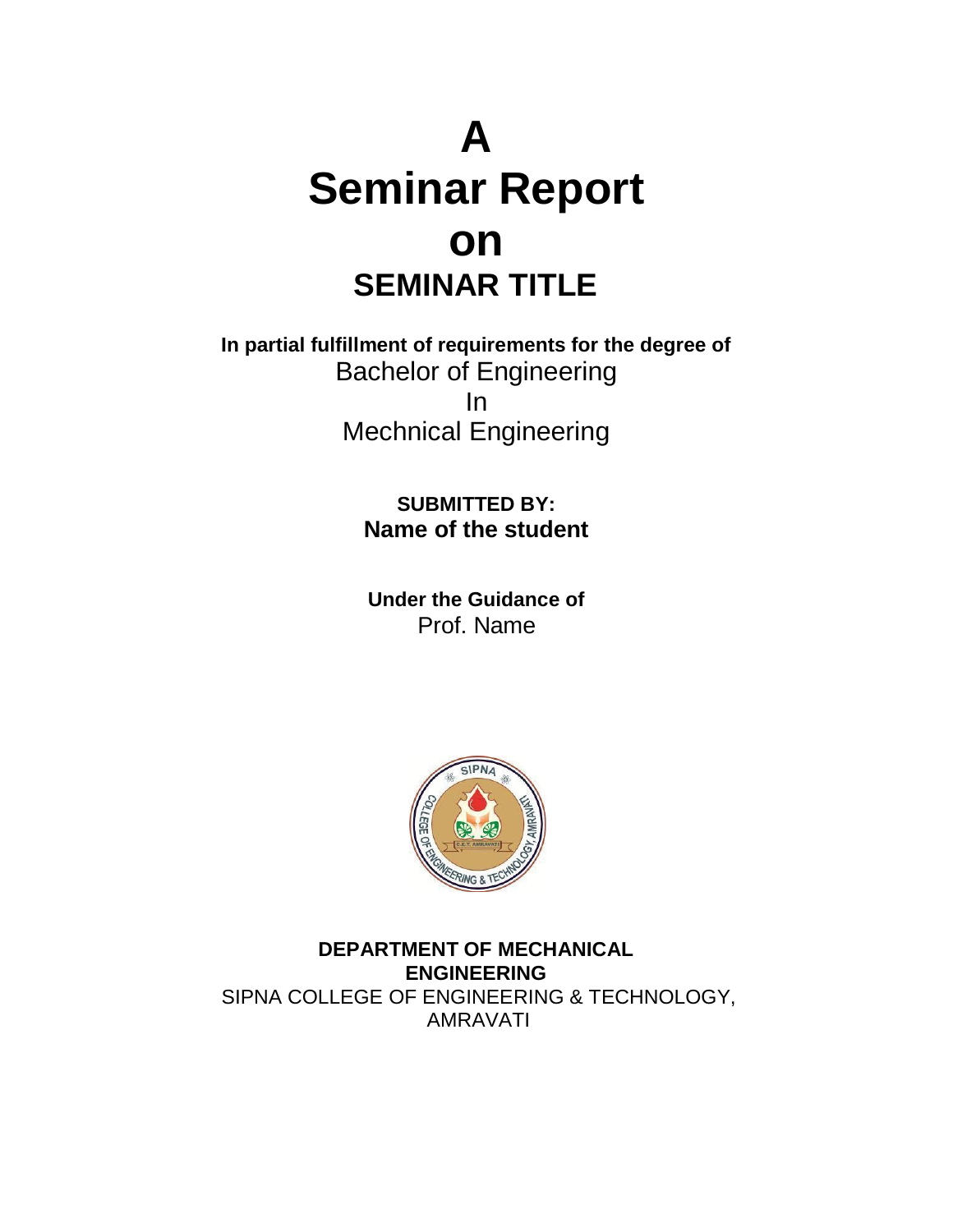# **CERTIFICATE**

Certified that seminar work entitled "…………**Title of the seminar ……………"** is a bonafide work carried out in the seventh semester by "…………**Name of the Candidate …"** in partial fulfillment for the award of Bachelor of Engineering in Mechanical Engineering from Sant Gadge Baba Amravati University, Amravati during the academic year 2018 - 2019.

**Prof. NAME OF GUIDE** Dr. **Name of H.O.D** 

 **SIGNATURE SIGNATURE**

Asst. Professor Head, Mechanical Engineering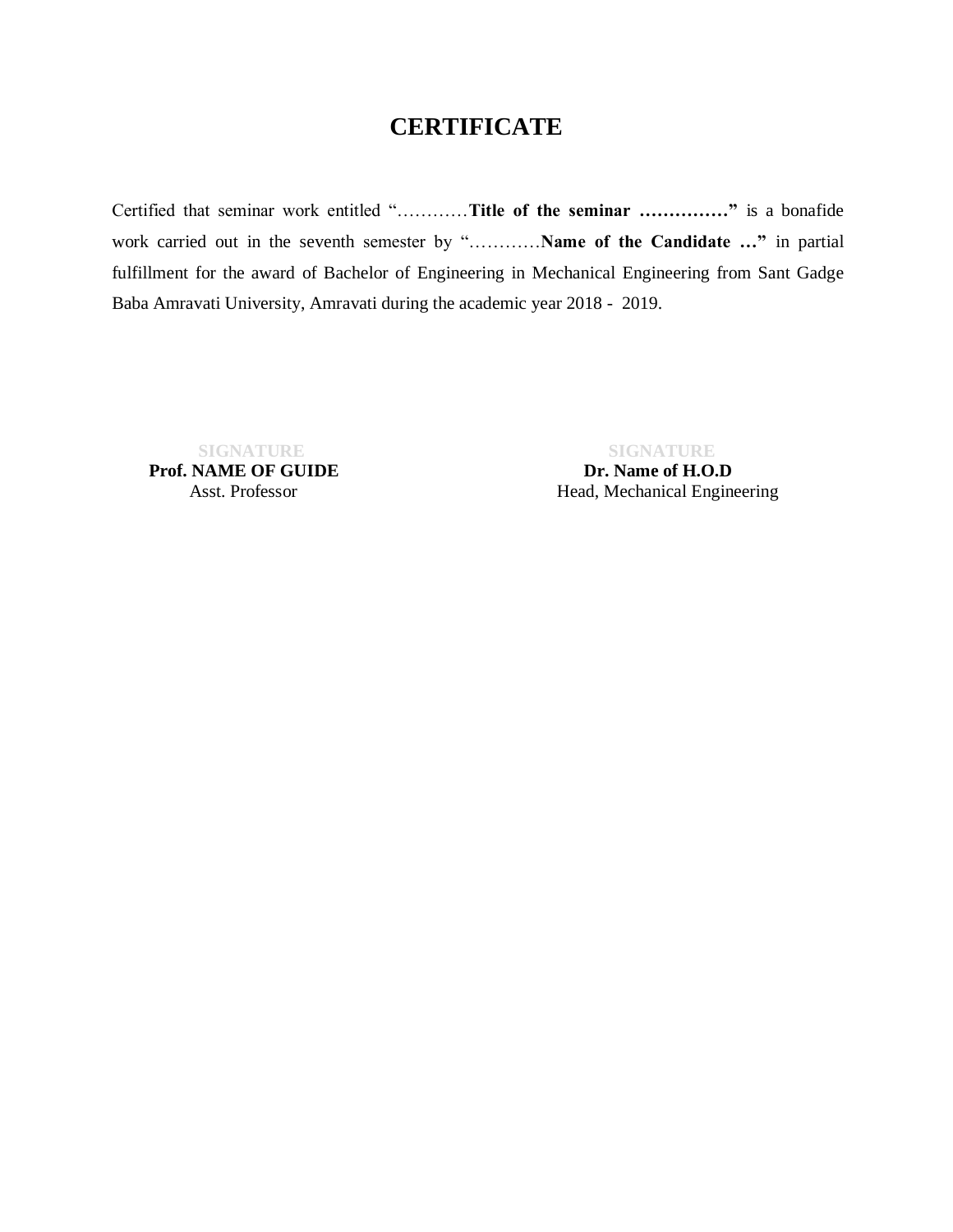# **ACKNOWLEDGEMENT**

Acknowledgement should be prepared by their wordings showing their gratitude towards guide, HOD, department, friends, family, Principal.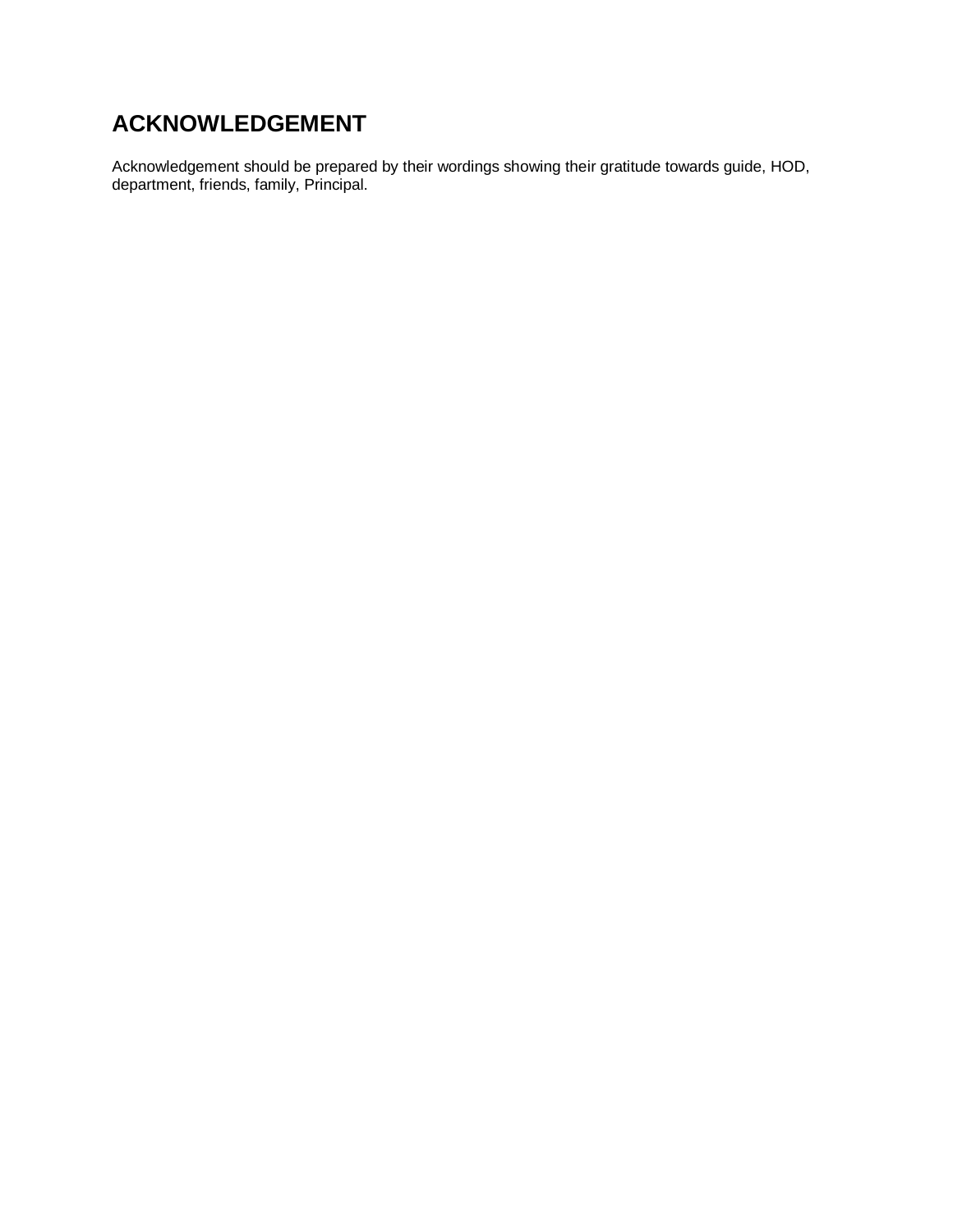# **INDEX PAGE**

### **Topic Page**

**Page No.**

#### ABSTRACT

- 1. TITLE OF CHAPTER ONE 1.1 HEADING 1.2 HEADING
- 2. TITLE OF CHAPTER TWO 2.1 HEADING 2.2 HEADING
	- : : : : :

#### N-1

N. CONCLUSION

**BIBLIOGRAPHY** 

APPENDIX – (If any)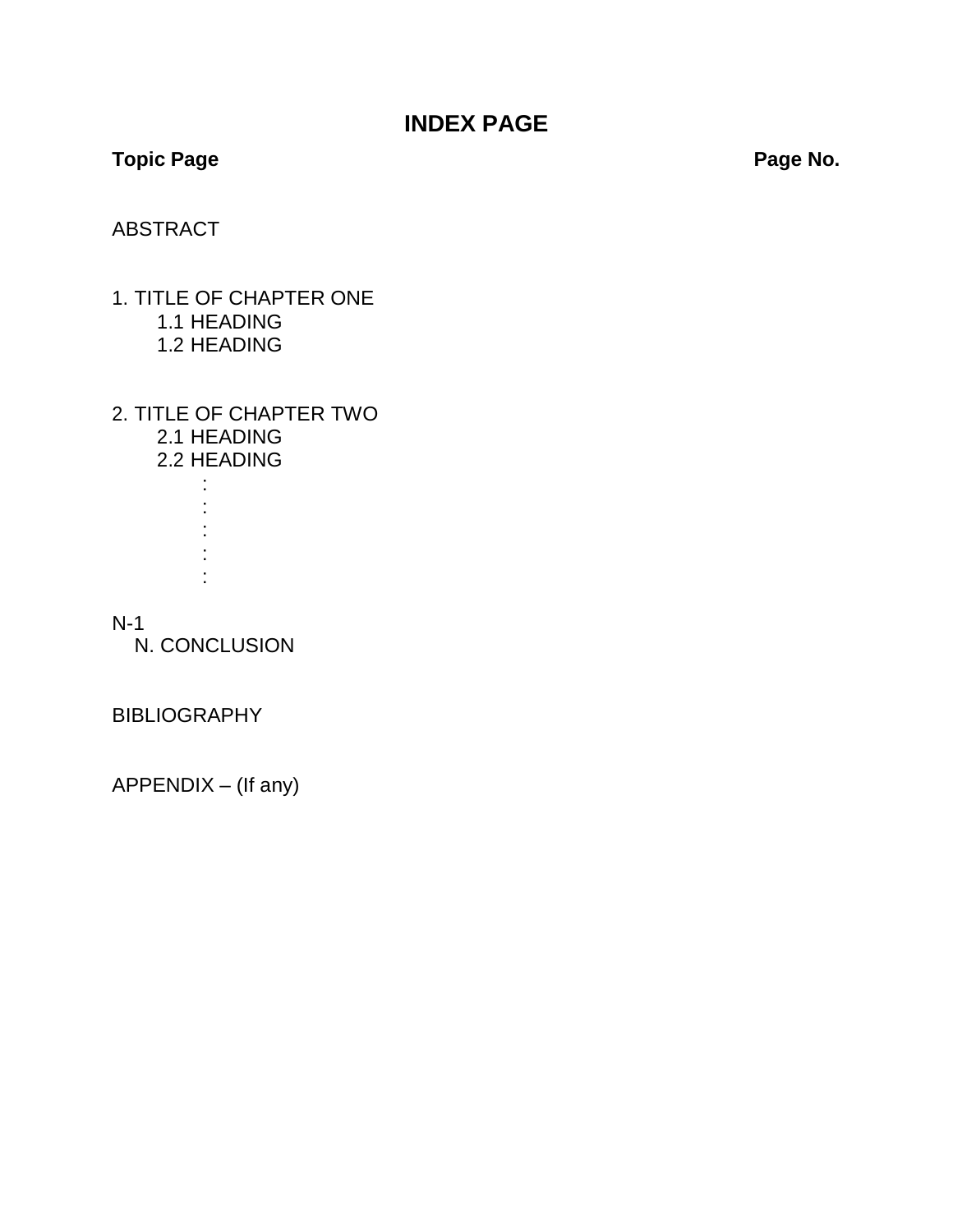# **TABLE INDEX**

**Table Page No.**

- 1.1 Table 1 About
- 1.2 Table 2 About
- 2.1 Table 3 About
- 2.2 Table 4 About
- : :
- : :
- : :

# N Table N About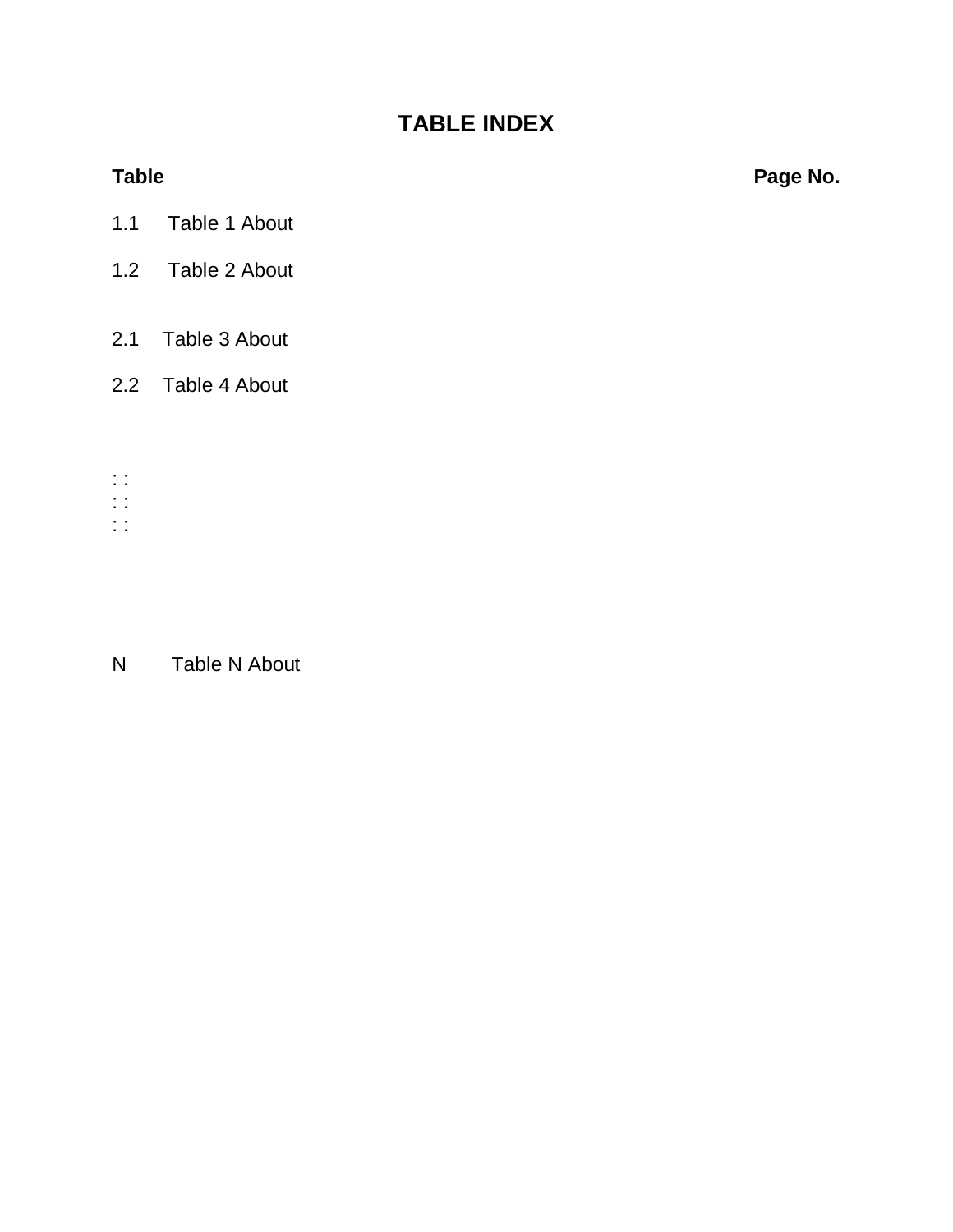## **BIBLIOGRAPHY**

*[1]* Don Box, "Design of Compiler for Mobile Environment and it's formalization using Evolving Algebra ", *proceedings of 3rd IEEE International Conference on Mobile Data Management, Singapore, January 2002, PP 159-160.*

*[2]* "Author Guidelines", *<http://.computer.org/cspress/instruct.htm>*

[3] William Stallings, "Cryptography and Network Security: Principles and Practices", Pearson Education, Third Edition

**Note:** Strictly follow the above format for bibliography.